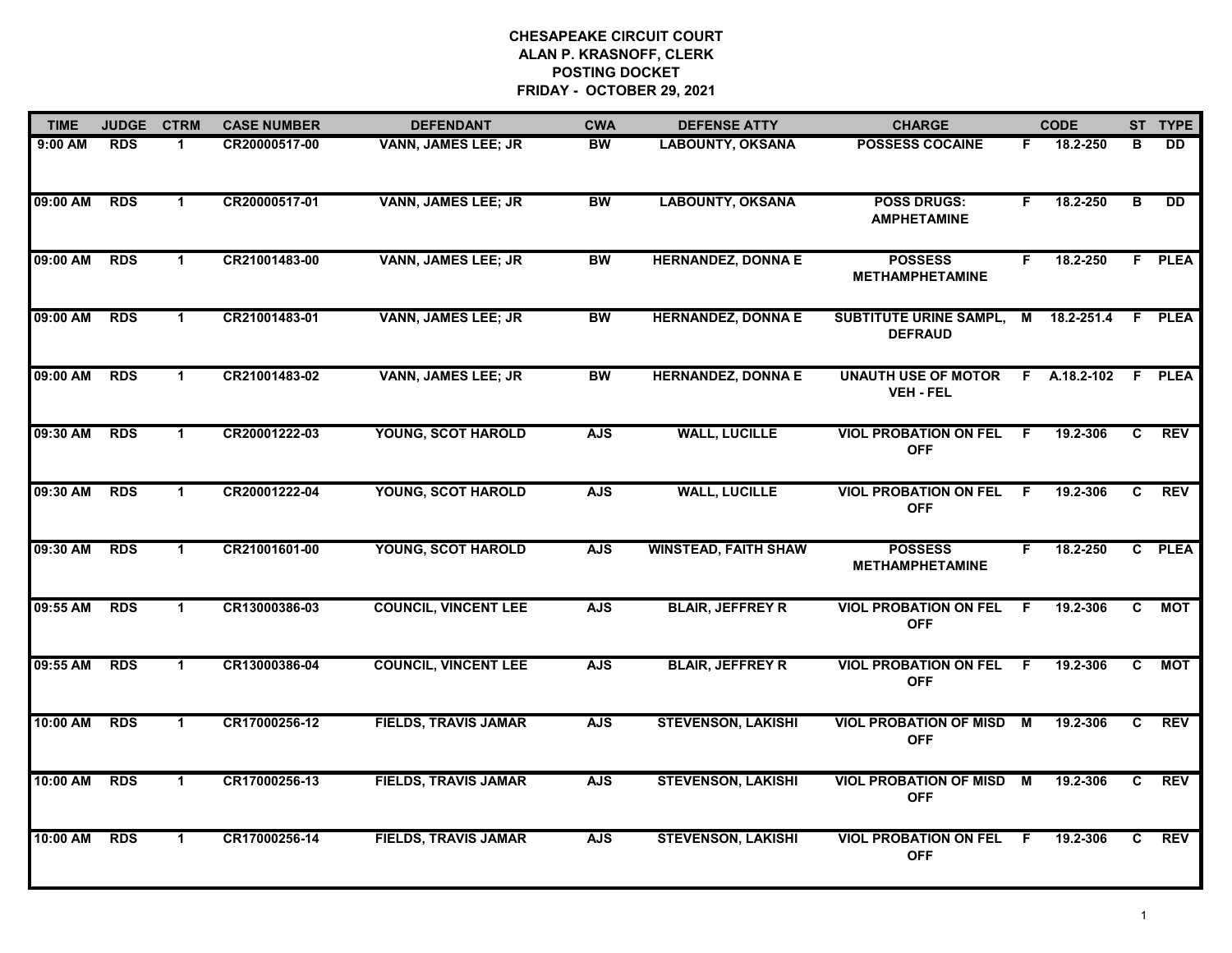| <b>TIME</b> | <b>JUDGE</b> | <b>CTRM</b>          | <b>CASE NUMBER</b> | <b>DEFENDANT</b>                  | <b>CWA</b> | <b>DEFENSE ATTY</b>       | <b>CHARGE</b>                                 |              | <b>CODE</b> |              | ST TYPE       |
|-------------|--------------|----------------------|--------------------|-----------------------------------|------------|---------------------------|-----------------------------------------------|--------------|-------------|--------------|---------------|
| 10:00 AM    | RDS          | 1                    | CR17000256-15      | <b>FIELDS, TRAVIS JAMAR</b>       | <b>AJS</b> | <b>STEVENSON, LAKISHI</b> | <b>VIOL PROBATION ON FEL</b><br><b>OFF</b>    | F.           | 19.2-306    | C.           | <b>REV</b>    |
| 10:30 AM    | <b>RDS</b>   | $\mathbf 1$          | CR20000654-03      | <b>ANGE, KENNETH RAY</b>          | <b>AJS</b> | Buyrn, Richard L.         | VIOL GOOD BEHAV ON FEL F<br><b>OFF</b>        |              | 19.2-306    |              | REV           |
| 10:30 AM    | <b>RDS</b>   | $\mathbf{1}$         | CR20000654-04      | <b>ANGE, KENNETH RAY</b>          | <b>AJS</b> | Buyrn, Richard L.         | VIOL GOOD BEHAV ON FEL F<br><b>OFF</b>        |              | 19.2-306    |              | <b>REV</b>    |
| 10:30 AM    | <b>RDS</b>   | $\blacktriangleleft$ | CR21001314-00      | <b>ANGE, KENNETH RAY; SR</b>      | <b>AJS</b> | Byrum, Robert G.          | SHOPLFT:ALTER<br><b>PRICE&lt;\$1000(3RD)</b>  | F.           | 18.2-103    |              | <b>B</b> PLEA |
| 10:30 AM    | <b>RDS</b>   | $\blacktriangleleft$ | CR21001314-01      | <b>ANGE, KENNETH RAY; SR</b>      | <b>AJS</b> | Byrum, Robert G.          | <b>POSSESS</b><br><b>METHAMPHETAMINE</b>      | F.           | 18.2-250    |              | C PLEA        |
| 10:30 AM    | <b>RDS</b>   | $\mathbf{1}$         | CR21001314-02      | <b>ANGE, KENNETH RAY; SR</b>      | <b>AJS</b> | Byrum, Robert G.          | <b>FLEEING FROM LAW</b><br><b>ENFORCEMENT</b> | М            | 18.2-460    |              | C PLEA        |
| 10:30 AM    | <b>RDS</b>   | $\blacktriangleleft$ | CR21001314-03      | <b>ANGE, KENNETH RAY; SR</b>      | <b>AJS</b> | Byrum, Robert G.          | <b>DRIV UNDER</b><br><b>REVO/SUSPENSION</b>   | М            | B.46.2-301  |              | C PLEA        |
| 10:30 AM    | <b>RDS</b>   | $\mathbf{1}$         | CR21001314-04      | <b>ANGE, KENNETH RAY; SR</b>      | <b>AJS</b> | Byrum, Robert G.          | FAIL TO STOP/ ACCIDENT - M<br><b>MISD</b>     |              | B.46.2-894  |              | C PLEA        |
| 10:30 AM    | <b>RDS</b>   | $\blacktriangleleft$ | CR21001314-05      | ANGE, KENNETH RAY; SR             | <b>AJS</b> | Byrum, Robert G.          | <b>DRIV UNDER</b><br><b>REVO/SUSPENSION</b>   | М            | B.46.2-301  |              | C PLEA        |
| 11:00 AM    | <b>RDS</b>   | $\mathbf 1$          | CR21001658-00      | <b>MOORE, DEVICIA RENEE</b>       | <b>AHM</b> | <b>HAZELL, LAMONTE S</b>  | <b>POSSESS COCAINE</b>                        | F.           | 18.2-250    |              | <b>B</b> PLEA |
| 12:00 PM    | <b>RDS</b>   | $\mathbf{1}$         | CR16000042-05      | <b>STARKS, ANDREW CHRISTOPHER</b> | <b>KJB</b> | <b>WOODLEY, CORNELIA</b>  | <b>VIOL PROBATION ON FEL</b><br><b>OFF</b>    | F.           | 19.2-306    |              | C BOND        |
| 12:00 PM    | <b>RDS</b>   | $\blacktriangleleft$ | CR21001831-00      | <b>STARKS, ANDREW CHRISTOPHER</b> | <b>KJB</b> | <b>DOUGLAS, NATALIE</b>   | <b>BOND APPEAL</b>                            | $\mathbf{o}$ | 19.2-124    | $\mathbf{c}$ | <b>BOND</b>   |
| 09:00 AM    | <b>RGM</b>   | $\overline{2}$       | CR17000960-00      | <b>BARBOUR, TERYN REONA</b>       | <b>BEC</b> | Winn, A Robinson          | <b>CREDIT CARD THEFT</b>                      | F.           | 18.2-192    | в            | RR            |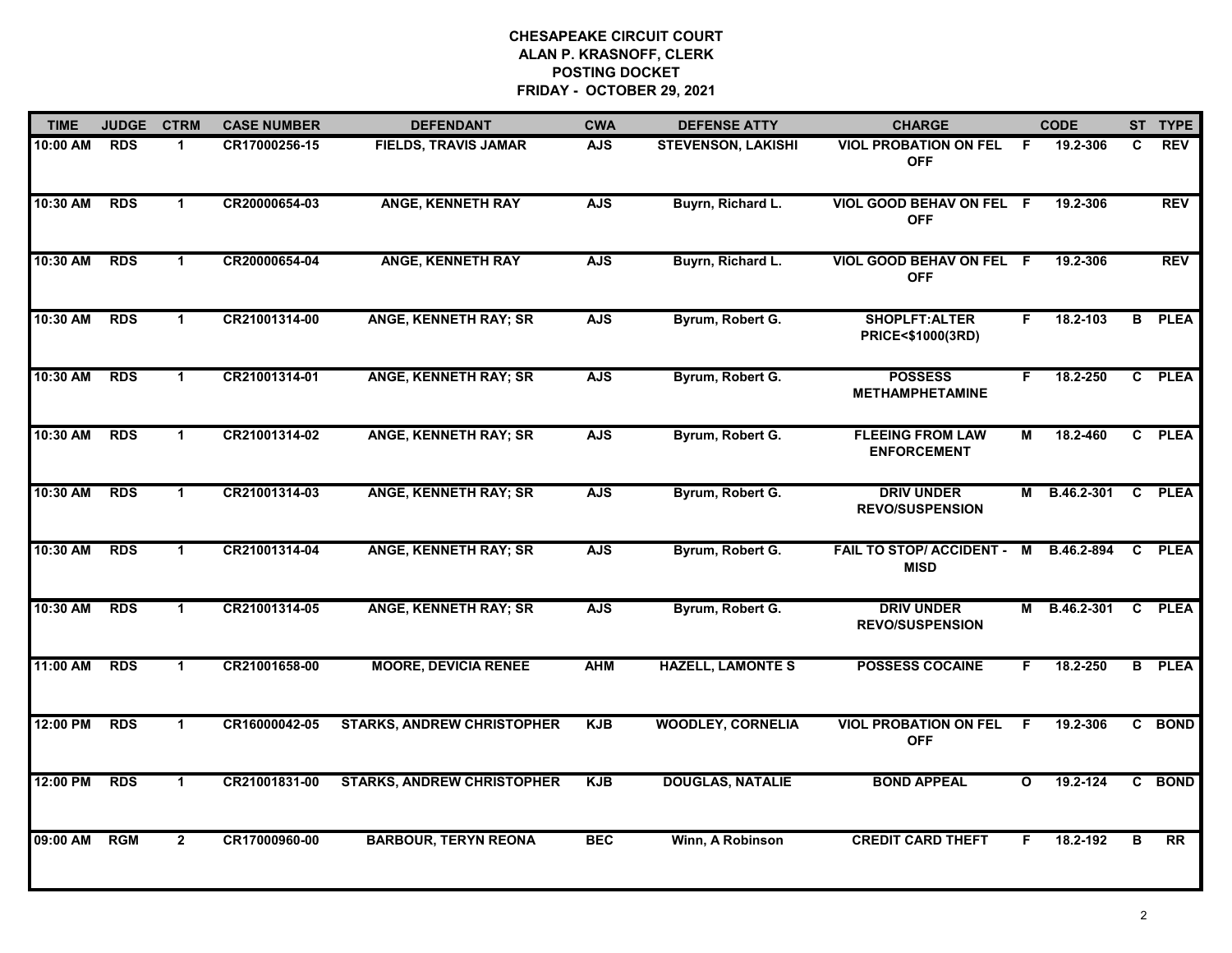| <b>TIME</b> | <b>JUDGE</b> | <b>CTRM</b>    | <b>CASE NUMBER</b> | <b>DEFENDANT</b>                                | <b>CWA</b> | <b>DEFENSE ATTY</b>           | <b>CHARGE</b>                                     |    | <b>CODE</b>   |              | ST TYPE     |
|-------------|--------------|----------------|--------------------|-------------------------------------------------|------------|-------------------------------|---------------------------------------------------|----|---------------|--------------|-------------|
| 09:00 AM    | <b>RGM</b>   | $\overline{2}$ | CR18000789-01      | <b>DAVIDSON, ANDREW KEITH</b>                   | <b>WHC</b> | Gilchrist, Kurt A.            | <b>VIOL PROBATION ON FEL</b><br><b>OFF</b>        | -F | 19.2-306      | C.           | <b>REV</b>  |
| 09:00 AM    | <b>RGM</b>   | $\mathbf{2}$   | CR18001658-01      | <b>DAVIDSON, ANDREW KEITH</b>                   | <b>WHC</b> | Gilchrist, Kurt A.            | <b>VIOL PROBATION ON FEL</b><br><b>OFF</b>        | -F | 19.2-306      |              | <b>REV</b>  |
| 09:00 AM    | <b>RGM</b>   | $\overline{2}$ | CR18001956-00      | <b>HANSEN, BRANDON MICHAEL</b>                  | <b>JAF</b> | Howlett, Bobby L.; Jr.        | LARCENY: 3RD+<br><b>CONVICTION</b>                | F. | 18.2-104      | C            | RR          |
| 09:00 AM    | <b>RGM</b>   | $\overline{2}$ | CR17001855-00      | <b>SAVAGE, SCOTT EDWARD</b>                     | <b>AJS</b> | <b>FLANDERS, JOSHUA B</b>     | <b>HIT &amp; RUN</b>                              | М  | B.46.2-894    | <b>C</b>     | <b>RR</b>   |
| 09:00 AM    | <b>RGM</b>   | $\overline{2}$ | CR20001165-00      | <b>STRITTMATTER, KYLE</b><br><b>CHRISTOPHER</b> | <b>DRT</b> | <b>HOLDER, WILLIAM JOSHUA</b> | <b>VANDALISM</b>                                  | F. | 18.2-137      | C            | RR          |
| 09:30 AM    | <b>RGM</b>   | $\overline{2}$ | CR21001348-00      | <b>ASKEW, JERRY SANDWET</b>                     | <b>EEM</b> |                               | <b>DRIVING WHILE INTOX,</b><br><b>MAIMING</b>     | F. | $18.2 - 51.4$ | B            | <b>ADAT</b> |
| 09:30 AM    | <b>RGM</b>   | $\overline{2}$ | CR21001075-00      | <b>HOEFT, ROBERT WILLIAM</b><br><b>GERHART</b>  | <b>JMJ</b> | <b>RENNINGER, NICHOLAS</b>    | PASSING STOPPED SCHOOL C<br><b>BUS</b>            |    | 46.2-844      |              | S TRYL      |
| 09:30 AM    | <b>RGM</b>   | $\overline{2}$ | CR19001025-04      | <b>SAUNDERS, LATOSHA MICHELLE</b>               |            |                               | <b>VIOL PROBATION ON FEL</b><br><b>OFF</b>        | -F | 19.2-306      |              | <b>ADAT</b> |
| 09:30 AM    | <b>RGM</b>   | $\overline{2}$ | CR19001025-05      | <b>SAUNDERS, LATOSHA MICHELLE</b>               |            |                               | <b>VIOL PROBATION OF MISD</b><br><b>OFF</b>       | M  | 19.2-306      |              | <b>ADAT</b> |
| 09:30 AM    | <b>RGM</b>   | $\overline{2}$ | CR14000246-02      | <b>SESSOMS, DSHAWN R</b>                        | <b>WHC</b> |                               | <b>PROB VIOL GRAND</b><br><b>LARCENY</b>          | F. | 19.2-306      | C.           | <b>AC</b>   |
| 09:30 AM    | <b>RGM</b>   | $\overline{2}$ | CR21001585-00      | <b>SMITH, LAWRENCE RAY; JR</b>                  | BW         |                               | <b>MALICIOUS WOUNDING</b>                         | F. | 18.2-51       |              | C ADAT      |
| 09:30 AM    | <b>RGM</b>   | $\overline{2}$ | CR21001585-01      | <b>SMITH, LAWRENCE RAY; JR</b>                  | <b>BW</b>  |                               | <b>ENTER HOUSE TO COMMIT F</b><br>A&B ETC.        |    | 18.2-91       |              | C ADAT      |
| 09:30 AM    | <b>RGM</b>   | $\overline{2}$ | CR21001585-02      | <b>SMITH, LAWRENCE RAY; JR</b>                  | <b>BW</b>  |                               | <b>ASSAULT: MALIC; VICTIM F</b><br><b>INJURED</b> |    | 18.2-51.2     | $\mathbf{c}$ | <b>ADAT</b> |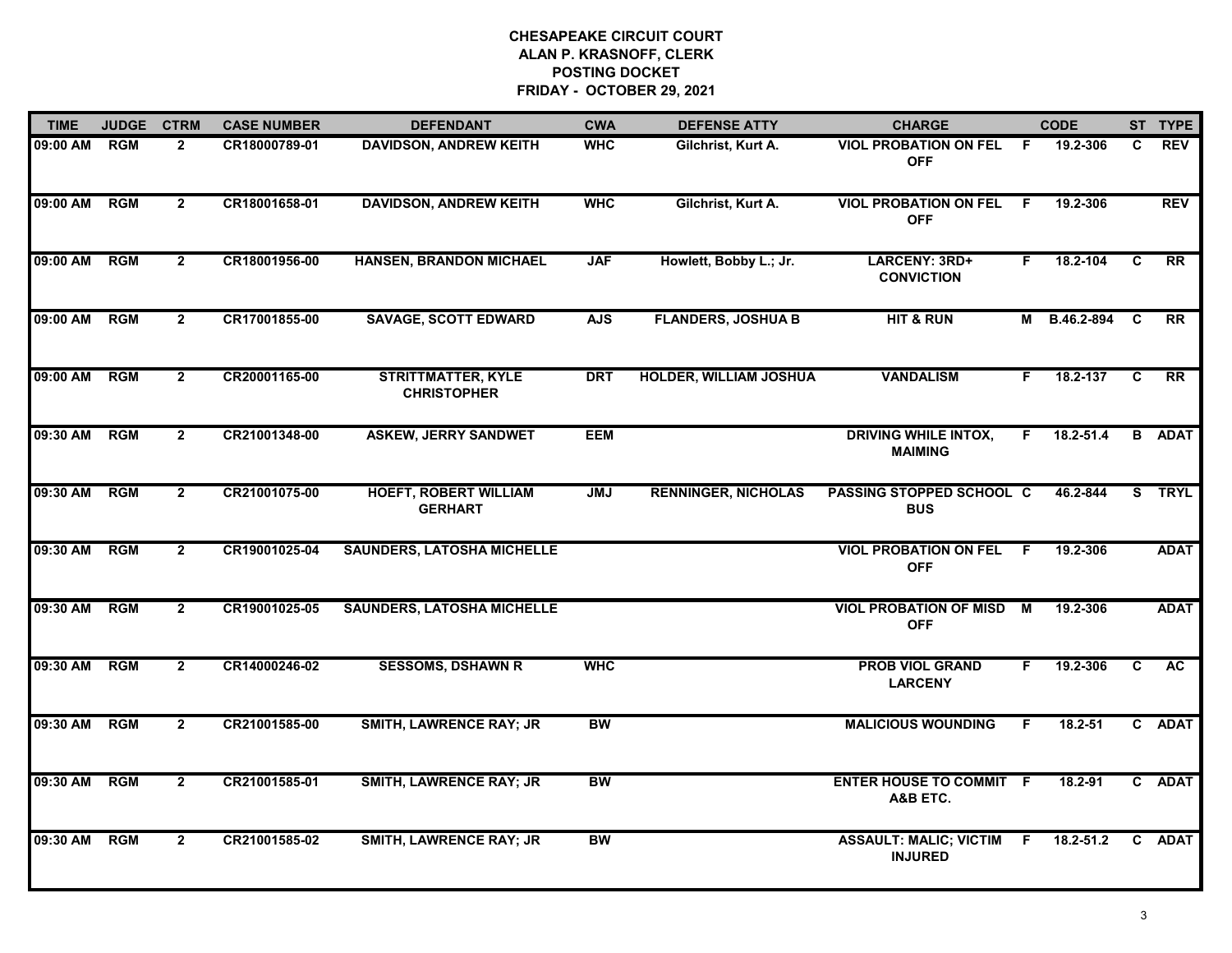| <b>TIME</b> | <b>JUDGE</b> | <b>CTRM</b>    | <b>CASE NUMBER</b> | <b>DEFENDANT</b>                  | <b>CWA</b> | <b>DEFENSE ATTY</b>       | <b>CHARGE</b>                                 |    | <b>CODE</b>     |              | ST TYPE       |
|-------------|--------------|----------------|--------------------|-----------------------------------|------------|---------------------------|-----------------------------------------------|----|-----------------|--------------|---------------|
| 09:30 AM    | <b>RGM</b>   | $\mathbf{2}$   | CR21001585-03      | <b>SMITH, LAWRENCE RAY; JR</b>    | <b>BW</b>  |                           | <b>ASSAULT &amp; BATTERY</b>                  | м  | 18.2-57.2       | B.           | <b>ADAT</b>   |
| 09:30 AM    | RGM          | $\overline{2}$ | CR13000184-03      | <b>THOMPSON, TRAVIS DWIGHT</b>    |            |                           | <b>VIOL PROBATION ON FEL</b><br><b>OFF</b>    | F. | 19.2-306        |              | C ADAT        |
| 09:30 AM    | <b>RGM</b>   | $2^{\circ}$    | CR13002418-02      | <b>THOMPSON, TRAVIS DWIGHT</b>    |            |                           | <b>VIOL PROBATION ON FEL</b><br><b>OFF</b>    | F. | 19.2-306        |              | C ADAT        |
| 09:30 AM    | <b>RGM</b>   | $\overline{2}$ | CR13002418-03      | <b>THOMPSON, TRAVIS DWIGHT</b>    |            |                           | <b>VIOL PROBATION ON FEL</b><br><b>OFF</b>    | -F | 19.2-306        |              | C ADAT        |
| 09:30 AM    | <b>RGM</b>   | $\overline{2}$ | CR21001300-00      | <b>VARGA, WILLIAM GREGORY</b>     | <b>SRD</b> | Morris, Diallo K.         | <b>MALICIOUS WOUNDING</b>                     | F. | $18.2 - 51$     |              | <b>B</b> ADAT |
| 10:00 AM    | <b>RGM</b>   | $\mathbf{2}$   | CR21001442-00      | <b>GLANZER, LAWRENCE HOYT</b>     | <b>JMJ</b> |                           | <b>PASSING STOPPED SCHOOL I</b><br><b>BUS</b> |    | 46.2-844        |              | S TRYL        |
| 10:30 AM    | <b>RGM</b>   | $\overline{2}$ | CR21001241-00      | FETTER, RONALD SCOTT              | <b>UML</b> |                           | <b>PASSING STOPPED SCHOOL I</b><br><b>BUS</b> |    | 46.2-844        |              | S TRYL        |
| 11:00 AM    | <b>RGM</b>   | $\overline{2}$ | CR97A00235-02      | <b>RANSOM, JOHN RICHARD</b>       | <b>KJB</b> | <b>STEVENSON, LAKISHI</b> | <b>VIOL PROBATION ON FEL</b><br><b>OFF</b>    | F  | 19.2-306        | $\mathbf{c}$ | <b>REV</b>    |
| 11:30 AM    | <b>RDS</b>   | $\overline{2}$ | CR19002074-00      | <b>SCHEIL, NICHOLAS SCOTT</b>     | <b>BW</b>  | Gilchrist, Kurt A.        | <b>POSSESS</b><br><b>METHAMPHETAMINE</b>      | F. | 18.2-250        |              | C SENR        |
| 11:30 AM    | <b>RGM</b>   | $\overline{2}$ | CR21001441-00      | <b>VERDOLOTTI, JOHN FRANK; JR</b> | <b>MJ</b>  | <b>STEVENSON, LAKISHI</b> | <b>GDC - FTA CAPIAS</b>                       |    | $M$ 18.2-456(6) | B            | <b>TRYL</b>   |
| 01:00 PM    | <b>RGM</b>   | $\overline{2}$ | CR21000826-00      | <b>GUIDRY, HOWARD LEE</b>         | <b>KJB</b> | <b>MUSSONI, ERIK</b>      | <b>POSSESS</b><br><b>METHAMPHETAMINE</b>      | F. | 18.2-250        |              | C SENT        |
| 01:00 PM    | <b>RGM</b>   | $\mathbf{2}$   | CR21000826-01      | <b>GUIDRY, HOWARD LEE</b>         | <b>KJB</b> | <b>MUSSONI, ERIK</b>      | <b>POSSESS FENTANYL</b>                       | F. | 18.2-250        |              | C SENT        |
| 09:00 AM    | ST           | $\mathbf{3}$   | CR20000094-03      | JOHNSON, JAMEL LOMON              | <b>ASA</b> | <b>BROWN, CURTIS T</b>    | <b>PWID HEROIN 3+ OFF</b>                     | F. | 18.2-248        | $\mathbf{c}$ | <b>JURY</b>   |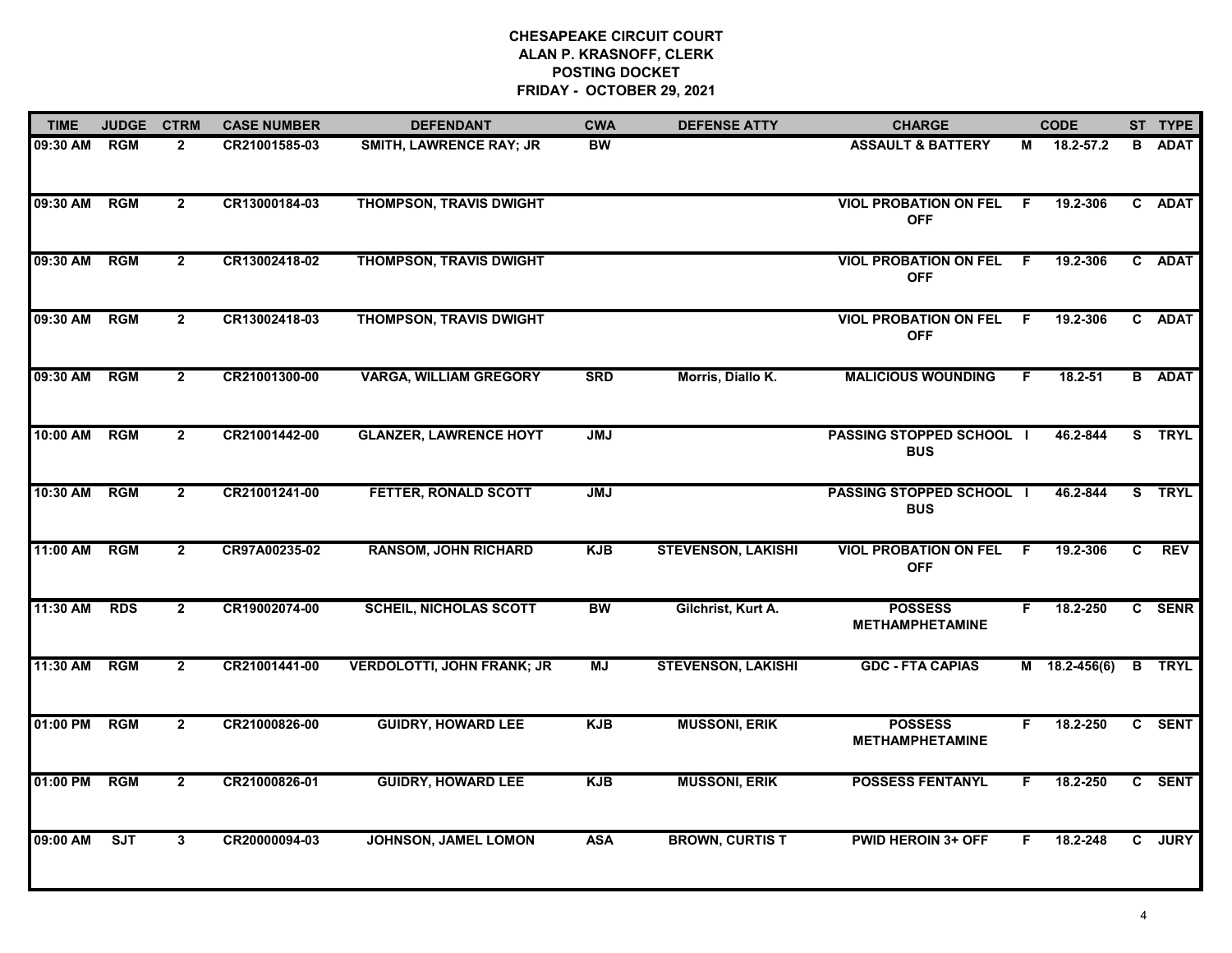| <b>TIME</b> | <b>JUDGE</b> | <b>CTRM</b>     | <b>CASE NUMBER</b> | <b>DEFENDANT</b>                 | <b>CWA</b> | <b>DEFENSE ATTY</b>       | <b>CHARGE</b>                                |              | <b>CODE</b>   |    | ST TYPE       |
|-------------|--------------|-----------------|--------------------|----------------------------------|------------|---------------------------|----------------------------------------------|--------------|---------------|----|---------------|
| 09:00 AM    | <b>SJT</b>   | $\mathbf{3}$    | CR20000094-04      | <b>JOHNSON, JAMEL LOMON</b>      | <b>ASA</b> | <b>BROWN, CURTIS T</b>    | <b>PWID FENTANYL 3+ OFF</b>                  | F.           | 18.2-248      | C  | <b>JURY</b>   |
| 09:00 AM    | ST           | $\mathbf{3}$    | CR20000094-05      | JOHNSON, JAMEL LOMON             | <b>ASA</b> | <b>BROWN, CURTIS T</b>    | <b>PWID HEROIN 3+ OFF</b><br><b>CONSPIRE</b> | F            | 18.2-248      |    | C JURY        |
| 9:00 AM     | <b>RAB</b>   | $\overline{5}$  | CR21001521-00      | <b>HARRIS, BRITTANY LYNN</b>     | <b>KAM</b> | <b>STEVENSON, LAKISHI</b> | <b>POSSESS</b><br><b>METHAMPHETAMINE</b>     | F.           | 18.2-250      | F. | <b>MOT</b>    |
| 09:15 AM    | <b>RAB</b>   | 5               | CR18001348-03      | <b>HARRINGTON, CHELSEY IRENE</b> | <b>JAF</b> | <b>STEVENSON, LAKISHI</b> | <b>VIOL PROBATION ON FEL</b><br><b>OFF</b>   | F.           | 19.2-306      | C. | <b>REV</b>    |
| 09:45 AM    | <b>RAB</b>   | 5               | CR21000140-00      | <b>EPPS, ISAEL DONTAY</b>        | <b>BEC</b> | Martin, Terence P.        | STRANGLE: WOUND/INJURY F<br><b>RESULTS</b>   |              | 18.2-51.6     |    | <b>B</b> TRYL |
| 09:45 AM    | <b>RAB</b>   | 5               | CR21000140-01      | <b>EPPS, ISAEL DONTAY</b>        | <b>BEC</b> | Martin, Terence P.        | ASSAULT & BATTERY-FAM M<br><b>MEMBER</b>     |              | 18.2-57.2     |    | <b>B</b> TRYL |
| 10:45 AM    | <b>RAB</b>   | $5\overline{5}$ | CR21000870-04      | <b>AUSTIN, CHELSEA RAE</b>       | JLF        | <b>MUSSONI, ERIK</b>      | <b>VIOL PROBATION ON FEL</b><br><b>OFF</b>   | F.           | 19.2-306      |    | C BOND        |
| 10:45 AM    | <b>RAB</b>   | 5               | CR21000870-05      | <b>AUSTIN, CHELSEA RAE</b>       | <b>JLF</b> | <b>MUSSONI, ERIK</b>      | <b>VIOL PROBATION OF MISD</b><br><b>OFF</b>  | M            | 19.2-306      |    | C BOND        |
| 10:45 AM    | <b>RAB</b>   | 5               | CR21000870-06      | <b>AUSTIN, CHELSEA RAE</b>       | <b>JLF</b> | <b>MUSSONI, ERIK</b>      | <b>VIOL PROBATION OF MISD</b><br><b>OFF</b>  | M            | 19.2-306      |    | C BOND        |
| 11:15 AM    | <b>RAB</b>   | 5               | CR21001821-00      | <b>ORE, DANTE ALVIN</b>          | <b>SNO</b> | Reed, B. Thomas           | <b>BOND APPEAL</b>                           | O            | 19.2-124      |    | C BOND        |
| 11:45 AM    | <b>RAB</b>   | 5               | CR21001588-00      | <b>JONES, REGINALD; SR</b>       | <b>SPP</b> | <b>TINGLE, LESLEE</b>     | A&B - FAM MEMBER, 3RD + F<br><b>OFF</b>      |              | $18.2 - 57.2$ |    | <b>B</b> PLEA |
| 11:45 AM    | <b>RAB</b>   | 5               | CR21001588-01      | <b>JONES, REGINALD; SR</b>       | <b>SPP</b> | <b>TINGLE, LESLEE</b>     | A&B - FAM MEMBER, 3RD + F<br><b>OFF</b>      |              | 18.2-57.2     | B  | <b>PLEA</b>   |
| 01:00 PM    | <b>RAB</b>   | 5               | CR21001832-00      | <b>SCOTT, CURTIS</b>             | <b>DAW</b> | <b>HERNANDEZ, DONNA E</b> | <b>BOND APPEAL</b>                           | $\mathbf{o}$ | 19.2-124      |    | C BOND        |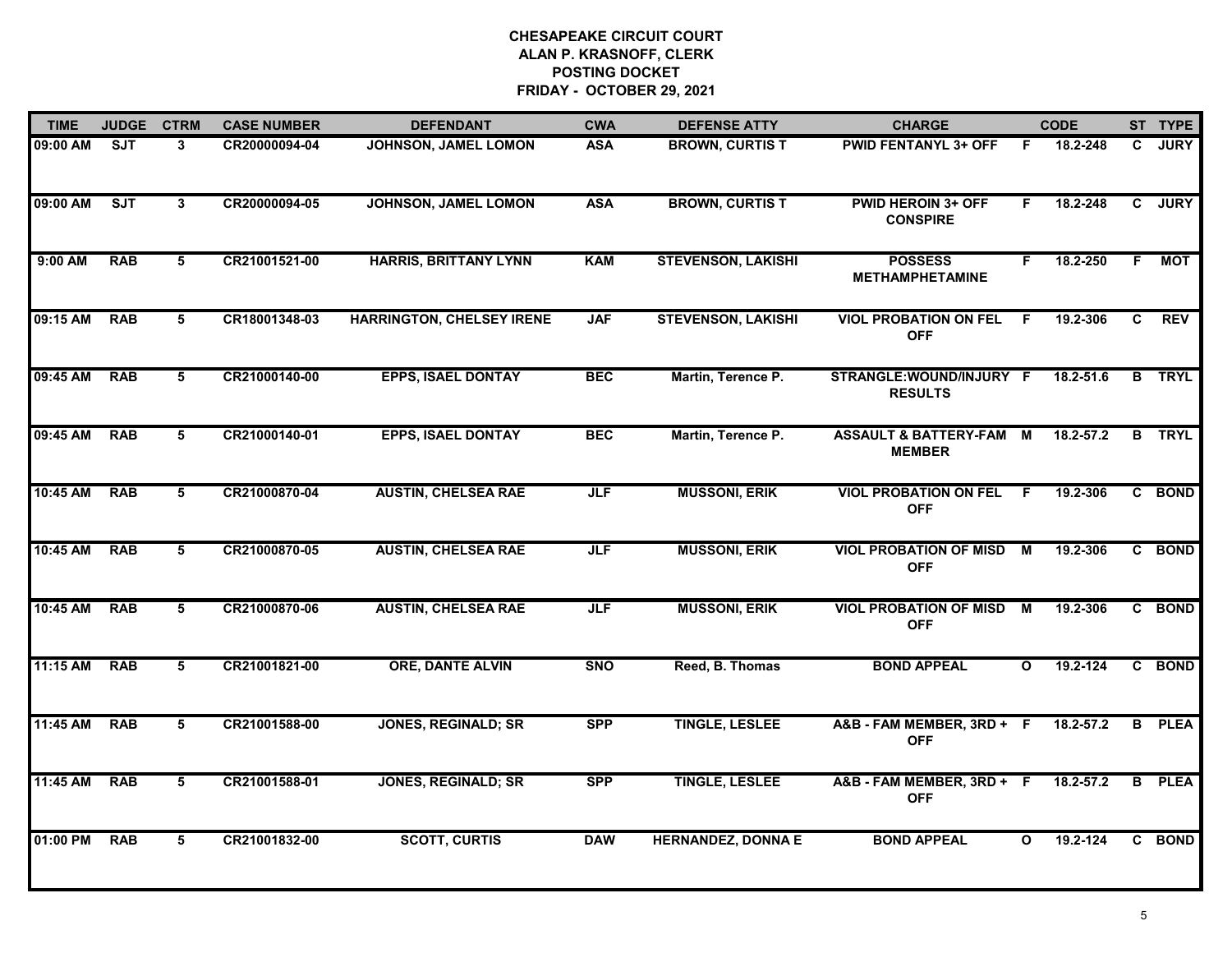| <b>TIME</b>   | <b>JUDGE</b> | <b>CTRM</b> | <b>CASE NUMBER</b> | <b>DEFENDANT</b>                                | <b>CWA</b> | <b>DEFENSE ATTY</b>             | <b>CHARGE</b>                                              |                | <b>CODE</b>        |    | ST TYPE       |
|---------------|--------------|-------------|--------------------|-------------------------------------------------|------------|---------------------------------|------------------------------------------------------------|----------------|--------------------|----|---------------|
| 01:30 PM      | <b>RAB</b>   | 5           | CR19001638-00      | <b>FORD, ALFONZO CORNELIUS</b>                  | <b>SPP</b> |                                 | ASSAULT & BATTERY-FAM M<br><b>MEMBER</b>                   |                | 18.2-57.2          | C  | <b>BOND</b>   |
| 09:00 AM      | <b>MATA</b>  | 6           | CR20000485-00      | <b>BLAUFUS, MELISSA ANN</b>                     | <b>AEP</b> | <b>MORRIS, DIALLO K</b>         | <b>POSSESS</b><br><b>METHAMPHETAMINE</b>                   | F              | 18.2-250           | B  | DD            |
| 09:00 AM      | <b>MATA</b>  | 6           | CR20000485-01      | <b>BLAUFUS, MELISSA ANN</b>                     | <b>AEP</b> | <b>MORRIS, DIALLO K</b>         | <b>POSSESS TRAMADOL</b>                                    | М              | 18.2-250           | в  | DD            |
| 09:30 AM      | <b>MATA</b>  | 6           | CR21001280-00      | <b>HOLLOWAY, HAKEEN MATEEN</b>                  | <b>BW</b>  | <b>DRAPER, Anthony L.</b>       | <b>POSSESS COCAINE</b>                                     | F.             | 18.2-250           |    | <b>B</b> TRYL |
| 09:30 AM      | <b>MATA</b>  | 6           | CR21001280-01      | <b>HOLLOWAY, HAKEEN MATEEN</b>                  | <b>BW</b>  | <b>DRAPER, Anthony L.</b>       | <b>POSSESS MDA</b>                                         | F.             | 18.2-250           |    | <b>B</b> TRYL |
| 09:30 AM      | <b>MATA</b>  | 6           | CR21001280-02      | <b>HOLLOWAY, HAKEEN MATEEN</b>                  | <b>BW</b>  | <b>DRAPER, Anthony L.</b>       | <b>POSSESS MARIJUANA, 2+</b><br><b>OFF</b>                 |                | M 18.2-250.1       | B  | <b>TRYL</b>   |
| 11:00 AM      | <b>MATA</b>  | 6           | CR20001328-00      | <b>STRONG, DEVIN ALEXANDER</b>                  | <b>WHC</b> | <b>CAVANAUGH, MICHELE</b>       | <b>PWID MARIJUANA</b>                                      |                | $F = 18.2 - 248.1$ | B  | <b>SENR</b>   |
| 11:00 AM      | <b>MATA</b>  | 6           | CR20001328-01      | <b>STRONG, DEVIN ALEXANDER</b>                  | <b>WHC</b> | <b>CAVANAUGH, MICHELE</b>       | <b>POSSESS AMPHETAMINE</b>                                 | F              | 18.2-250           |    | <b>B</b> SENR |
| 01:00 PM      | <b>MATA</b>  | 6           | CR20001522-00      | <b>BLAND, ANTONIO CHRISTOPHER;</b><br><b>JR</b> | <b>JAF</b> | <b>SWIFT SHERARD, Sanita A.</b> | <b>PWID MARIJUANA</b>                                      | F.             | 18.2-248.1         |    | <b>B</b> SENR |
| 01:30 PM      | <b>MATA</b>  | 6           | CR21000850-00      | <b>FOSTER, RONALD AYLVIN; JR</b>                | <b>JAF</b> | <b>BLACK, HUGH E; III</b>       | DWI, 1ST                                                   |                | M A.18.2-266       |    | <b>B</b> TRYL |
| 01:30 PM MATA |              | 6           | CR21000850-01      | <b>FOSTER, RONALD AYLVIN; JR</b>                | <b>JAF</b> | <b>BLACK, HUGH E; III</b>       | <b>REFUSED BREATH TEST</b>                                 |                | $C$ 18.2-268.3     | S. | <b>TRYL</b>   |
| 01:30 PM      | <b>MATA</b>  | 6           | CR20000217-00      | <b>WILKERSON, BRYANT MARCUS</b>                 | <b>DRT</b> | <b>MORRIS, DIALLO K</b>         | <b>GRAND LARCENY: &gt;=\$500</b>                           | $\overline{F}$ | 18.2-95            |    | C SENR        |
| 02:00 PM      | <b>MATA</b>  | 6           | CR20001905-00      | <b>HILL, TERRELL L</b>                          | <b>KJB</b> | Doummar, Richard H.             | INADEQUATE ANIMAL CARE M 3.2-6503 (A3) S<br><b>BY OWNR</b> |                |                    |    | <b>UA</b>     |